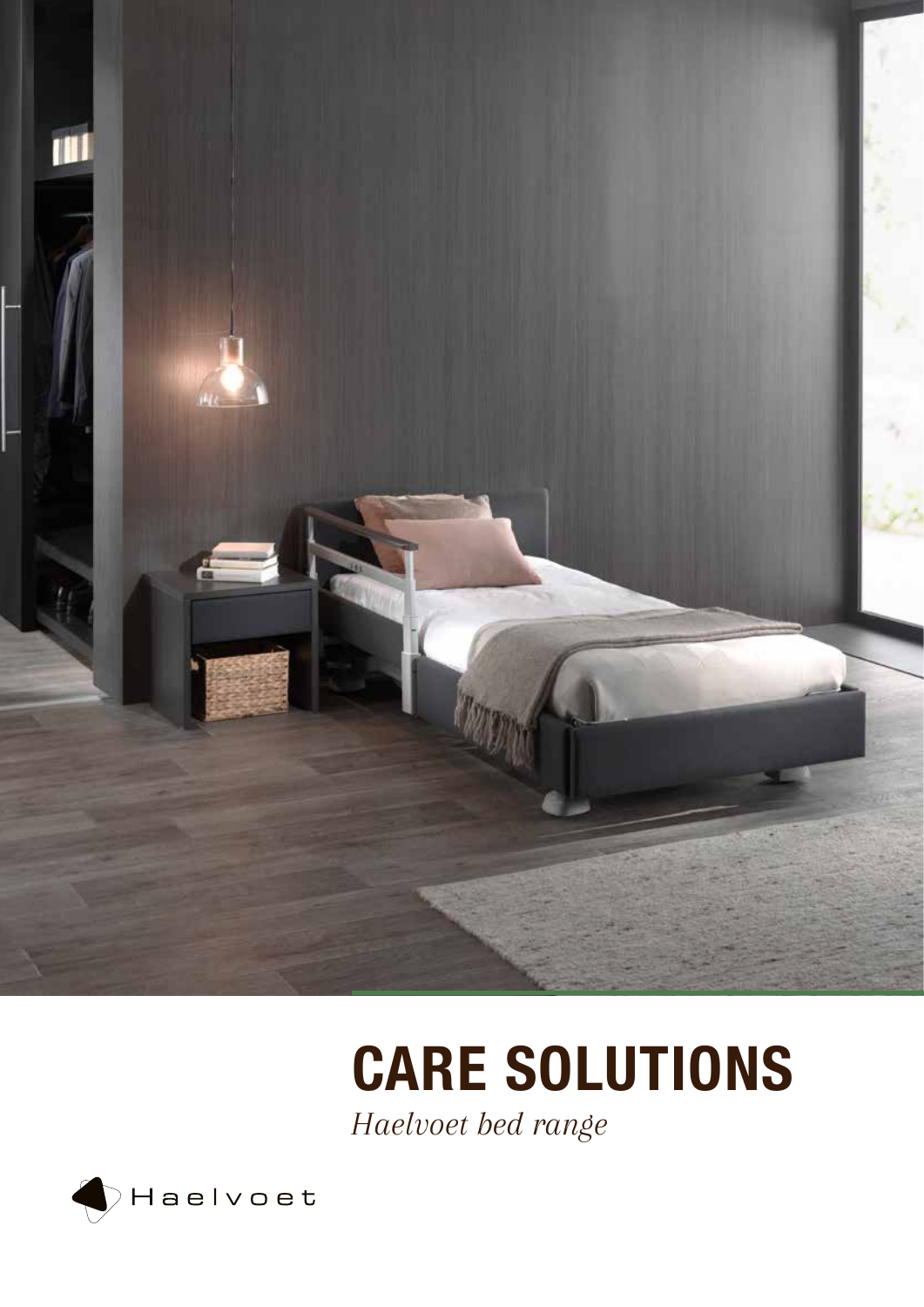# DO YOU

## *1. One-piece sideguards*

*covering the entire bed length*

One-piece sideguards offer maximum safety over three-quarters or the entire bed length. SALOS AND A

# CHOOSE...

Two-piece sideguards not only offer flexibility when needed, but also a lot of advantages when it comes to fall prevention, mobility and maintaining the autonomy of the residents.



### *2. Two-piece sideguards (optionally removable)*

 $-0$  ET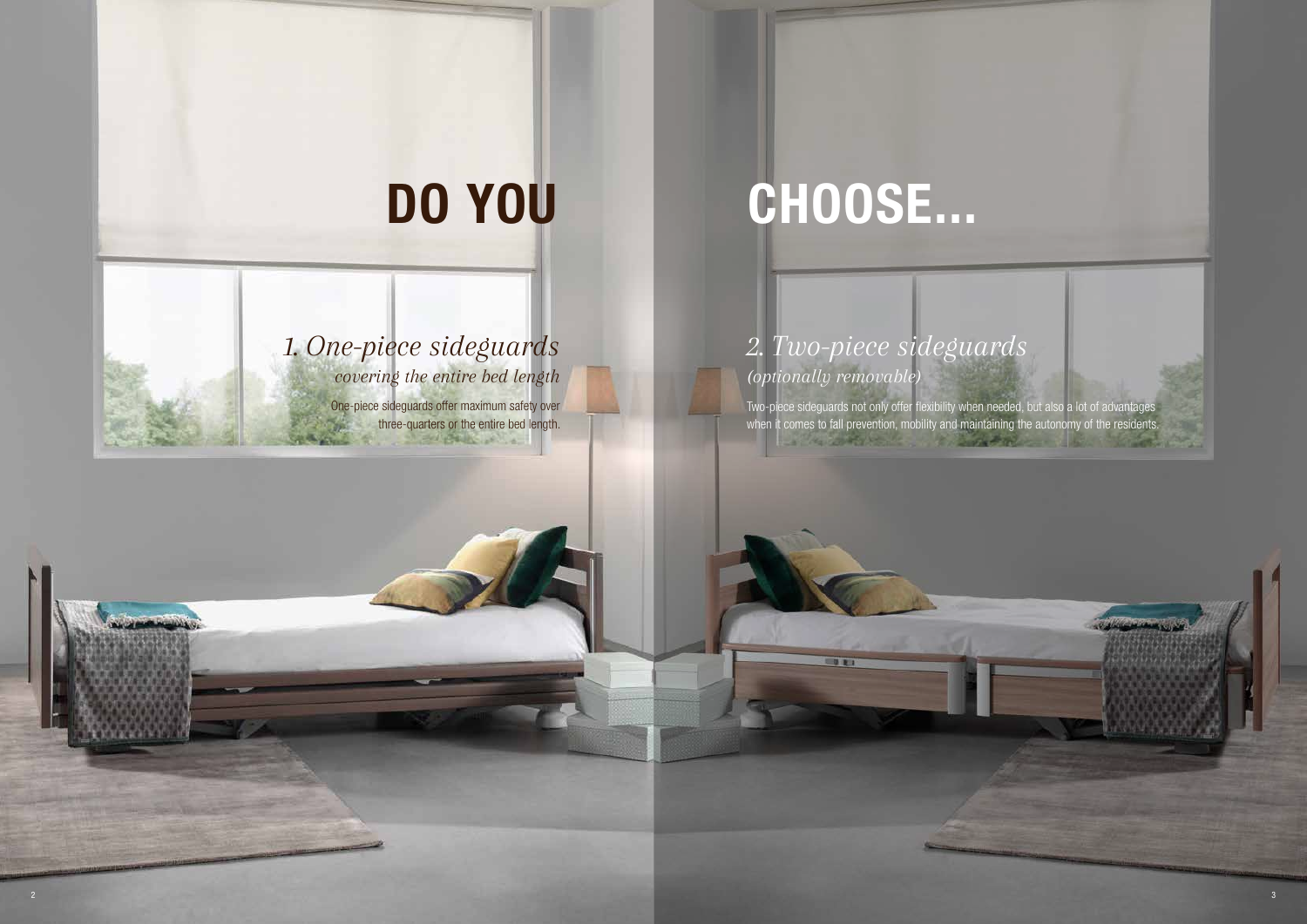*One-piece sideguards offer maximum safety over three-quarters or the entire bed length.*



### POLLUX

A guaranteed distance between the two siderails makes sure that the Pollux sideguards easily comply with the strictest standards. The sideguards can only be lowered by using your both hands. This safety system has been developed to prevent the sideguards from being lowered unintentionally. The Pollux sideguards can also be used with bed extensions, provided that an extension set is purchased.

### **TRIX**





An integrated telescopic system makes sure that the Trix sideguards the bed sides over the entire length.

The Trix sideguards consist of three siderails, offering maximum safety. An integrated telescopic system makes sure that the Trix sideguards - even when the bed is extended cover the bed sides over the entire length. The sideguards can only be lowered by using your both hands. This safety system prevents the sideguards from being lowered unintentionally.

### ATMOSPHERE

The Atmosphère sideguards offer maximum patient safety in each bed position. The sideguards constitute one unit, protect the patient over 3/4 of the bed length and can be lowered by means of an easy locking mechanism.

# 1. ONE-PIECE SIDEGUARDS

### SIDE PANEL



When no side protection is wanted, it is possible to opt for a one-piece side panel that is upholstered or coated with melamine resin. You can choose between a removable or a fixed side panel. The choice always applies to the entire bed.



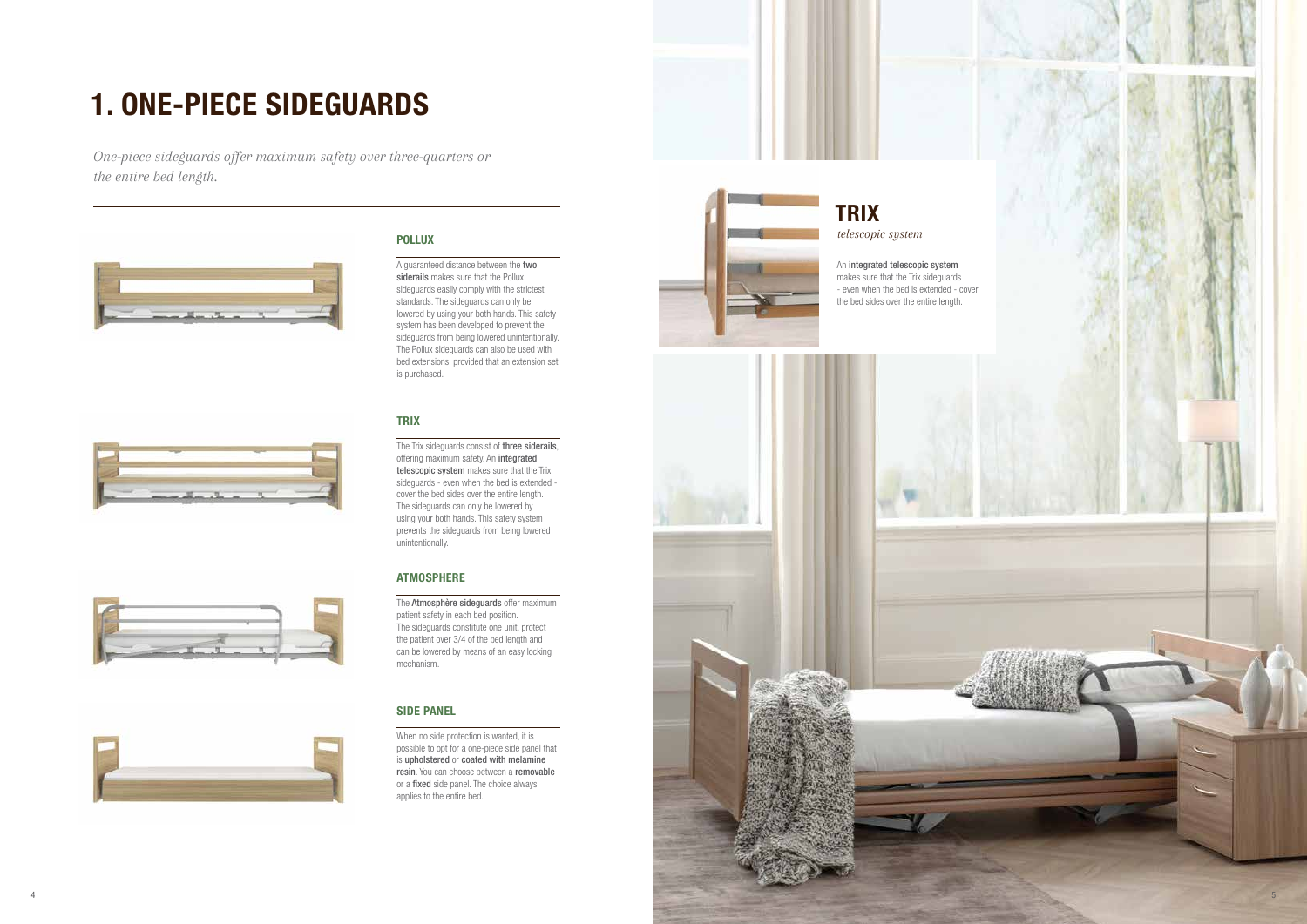*Split sideguards offer flexibility when needed, but also a lot of advantages when it comes to fall prevention, mobility and maintaining the autonomy of the residents.*

# 2. TWO-PIECE SIDEGUARDS



YOU CAN CHOOSE BETWEEN REMOVABLE OR FIXED PROTECTION OR FINISHING. THIS CHOICE ALWAYS APPLIES TO THE ENTIRE BED.







The interchangeable Twin sideguards and panels can be easily removed and replaced without needing any tools.



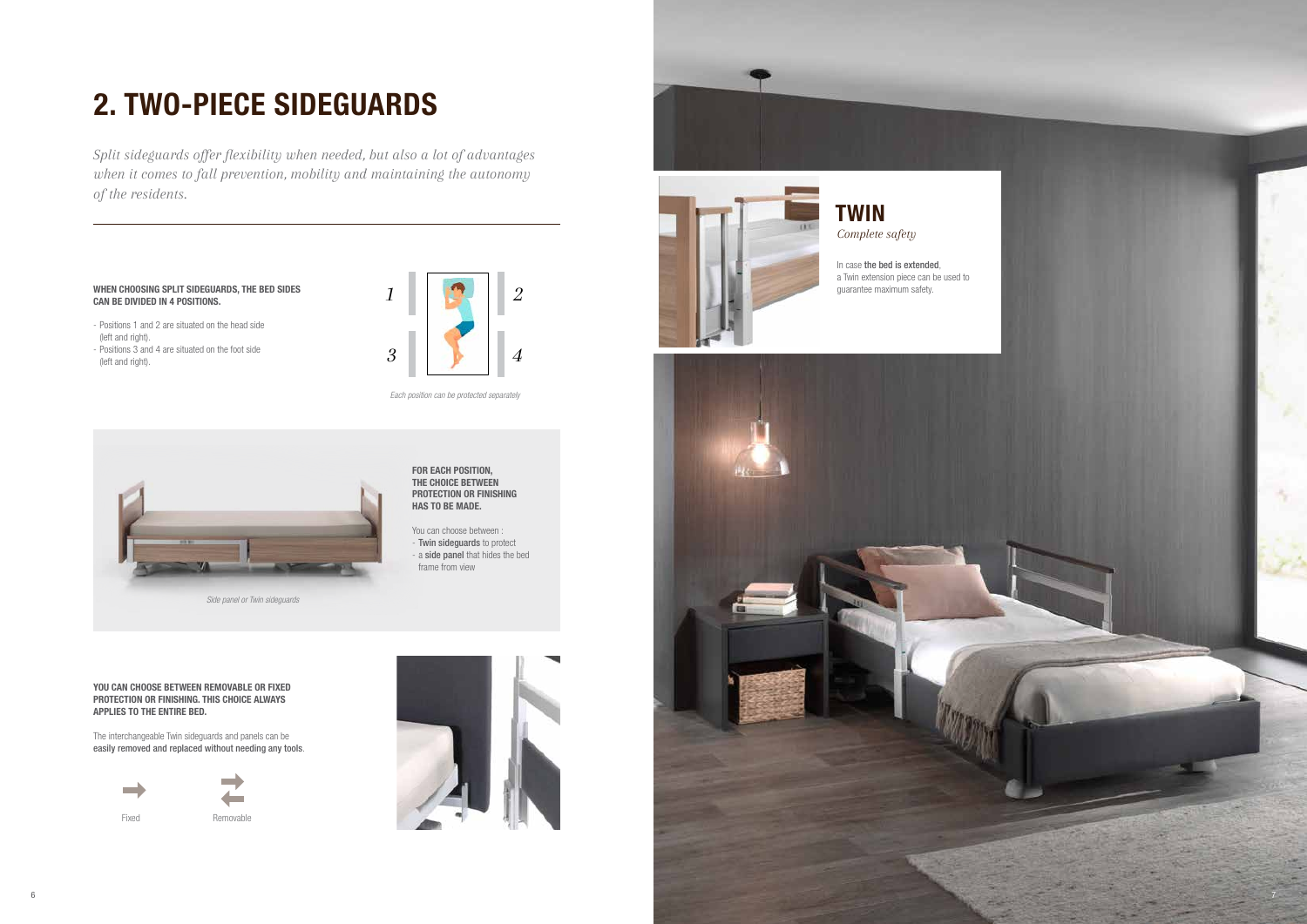

Removable



Fixed

**COL** 

PROTECTION OR NO PROTECTION ?

The Twin sideguards can be finished with upholstery or a melamine resin coating. When used in hospitals, we recommend Twin sideguards with an aluminium finishing.

# *Twin sideguards Side panel* 01. TWIN FINISHING 01. SIDE PANEL FINISHING The side panel can be finished with upholstery or a melamine resin coating. *Panel Fabric Panel Wood* 02. FLEXIBILITY The customer has to choose between a removable or a fixed panel version. This choice always applies to the entire bed. Fixed Removable







*solid wood*

*Upper siderail in aluminium*

The customer has to choose between a removable or a fixed version of the sideguard. This choice always applies to the entire bed.



The upper siderail can be finished with either wood or aluminium.

### *How to choose?*

*Go through these steps for each position.*

#### 02. UPPER SIDERAIL FINISHING

#### 03. FLEXIBILITY

## *Twin sideguards*

*Safety and usability are of utmost importance in the Twin design.* 

Maximum protection (3 sections)



#### VISUAL CHECK

The sideguards are locked in their highest position when the green pins are visible.

#### NO CLAMPING RISK

The Twin sideguards guarantee sufficient clearance in their lowest position, as described in standard IEC 60601-2-52.





BUILT-IN SAFETY

Before the sideguards can be manipulated, the upper siderail has to be lifted first. This locking mechanism has been developed to prevent the sideguards from being



lowered unintentionally.

Position to enhance mobility (2 sections)



Compact position

POSITIONS



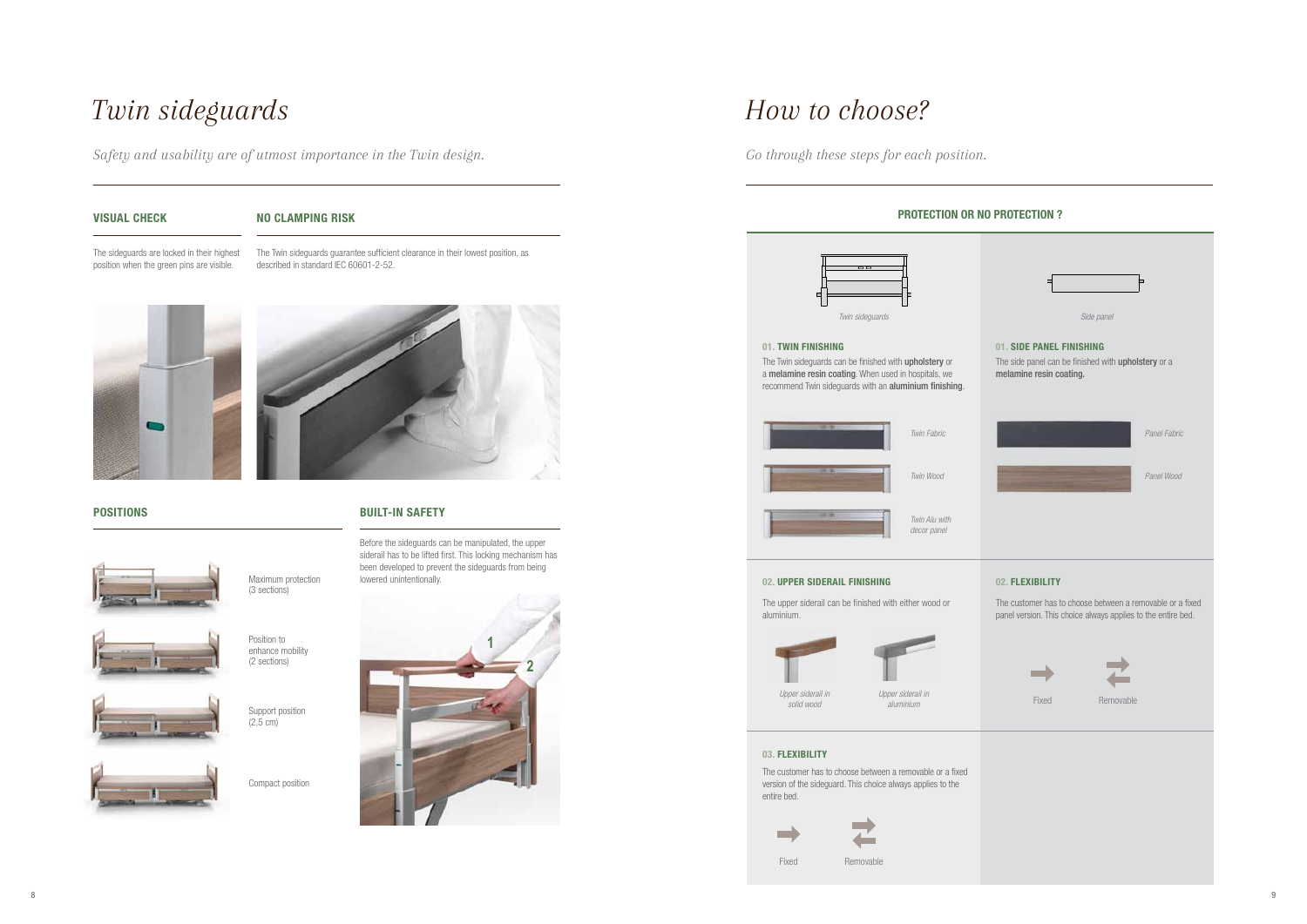



### COMBINATIONS GALORE... *the choice is yours*

The extensive configuration and material possibilities make it possible to create a bed that perfectly meets your wishes and needs.



### *Frequently chosen combinations*

CONFIGURATION 1 *Maximum protection*



Tip: with removable sideguards it is possible to switch to configuration 1 easily.

CONFIGURATION 2

Tip: with removable sideguards it is possible to switch to configurations 1 & 2 easily.

*Protection at the head of the bed*

CONFIGURATION 3

*Maximum cosiness*

*Twin sideguards at positions 1 & 2, side panel at positions 3 & 4.*

*Side panels at all positions.*

## *Bed panels*

*Our bed structure makes it possible to choose from different bed panel types. Each panel is characterised by its clear lines and keen eye for detail.* 



### COMBINATIONS GALORE... *the choice is yours*

The chosen side protection determines the choice of the bed panel type. The foot and head panel can be freely chosen from the above-mentioned options. Combinations of high, medium and low panels are possible as well.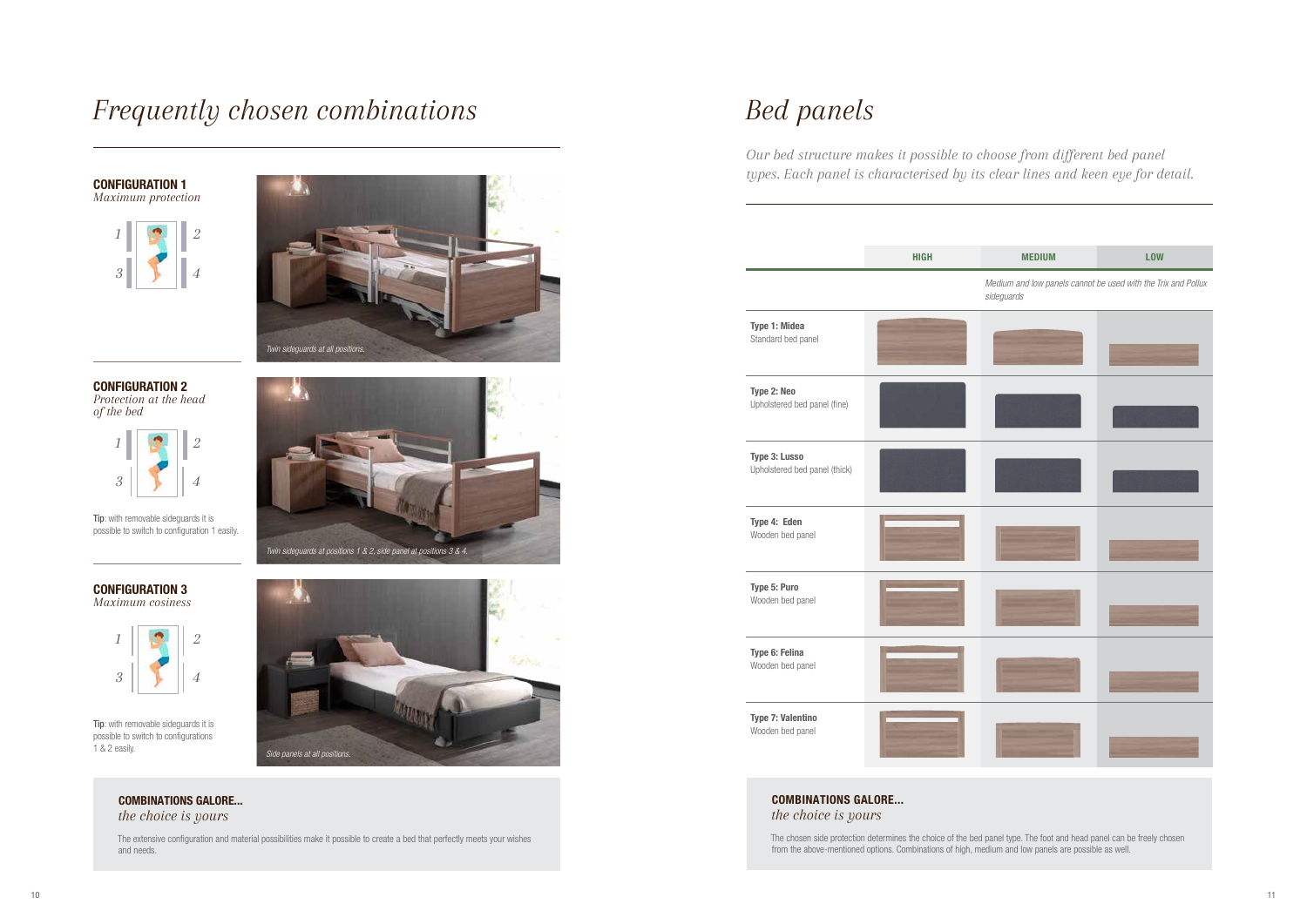## *Wooden finishing or rather upholstered*

Soft materials, such as upholstery and imitation leather increase the cosiness and offer additional possibilities to personalise the bed. The Haelvoet upholstery collection has been carefully selected and meets the highest cleaning and resistance requirements.

A wooden finishing gives the bed a natural and warm touch. The wood is resistant to stains and bacteria, and can be cleaned easily. Thanks to our extensive standard colour collection the bed can be fully integrated in the interior of your institute.



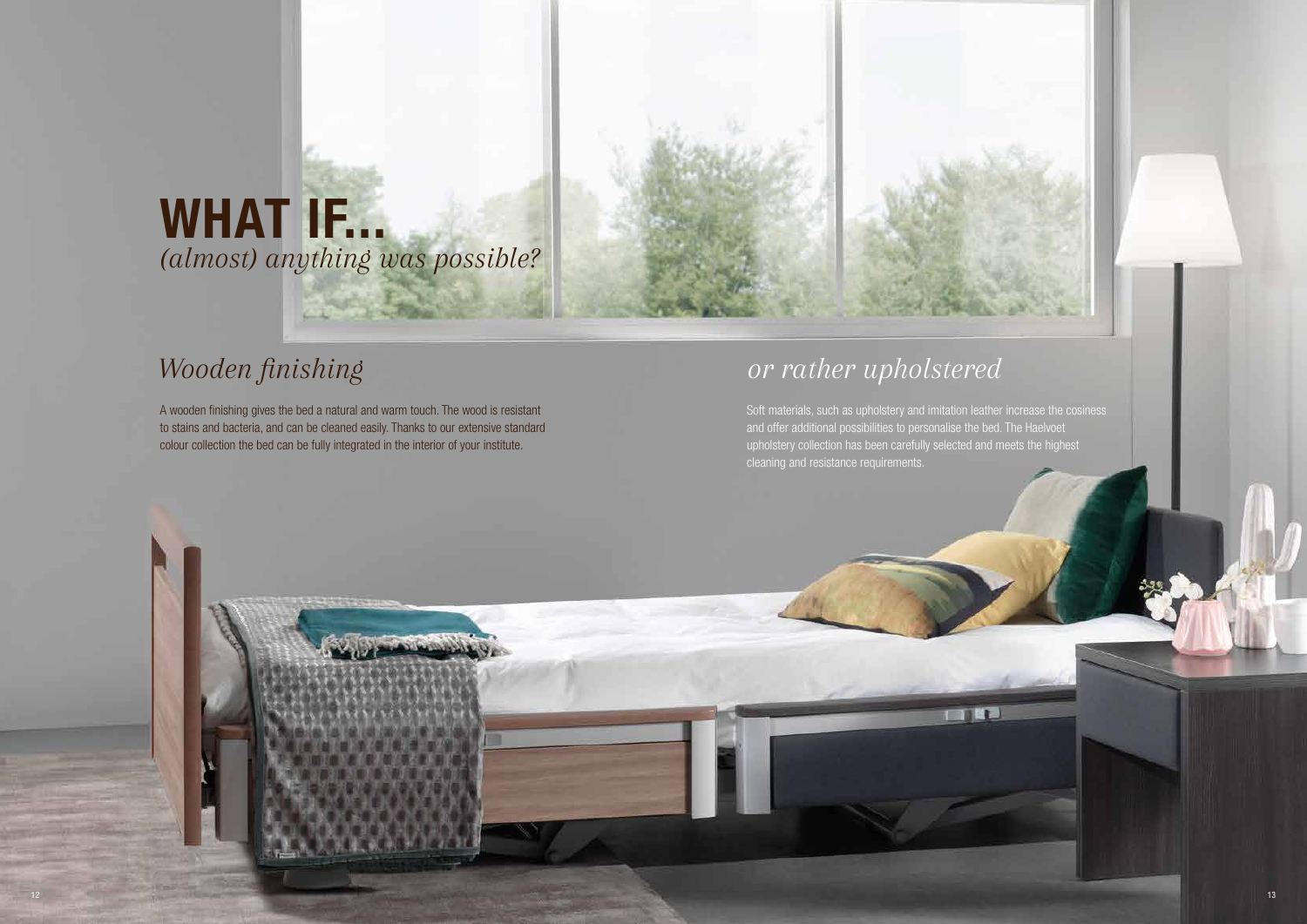#### QUADRA & ATLAS *stylish and practical*

The bedside table can also have a fold-down, heightadjustable and inclinable dinner tray Livia. 6 versions available:

- one-sided: cupboard, open space, drawer
- two-sided: idem one-sided, accessible from both sides
- with refrigerator: refrigerator, open space, drawer
- with high drawer: high drawer, open space, drawer
- low: cupboard and drawer
- **XLow**: two drawers



VELINO *perfect harmony*

The Velino nursing bed is a height-adjustable multifunctional column bed that maximizes both the patient comfort and the user-friendliness. The open carriage is ideal to clean the area under the bed.



LAGO *safety and comfort*

Safety and comfort go hand in hand with Lago bed. A low bed position of  $\pm 25$  cm reduces the risk of falling, whereas the ergonomic working height of  $\pm$  80 cm guarantees efficient care.



ARTENA *elegant certainty*

The Artena nursing bed is a height-adjustable bed that meets the high quality, design and functionality requirements, with which both the patient and nursing staff are confronted daily.

**BASSO** *compact and elegant*



OLYMPIA *comfort in style*

The Olympia nursing bed: tested, durable and safe. An utmost stable high/low adjustment by means of supporting arms combined with a highly functional design make this bed an all-rounder.





**COSI** *feels like home*

The upholstered Cosi bedside table creates a sense of unity with the bed as the materials can be fully matched.

The Atlas bedside table differentiates itself from the Quadra range by its rounded front styles. Fold-down, height-adjustable and inclinable dinner tray Livia as an option. Also available in 6 versions.





The Basso Care bedside table low model, is very compact and matches perfectly with the Lago bed range.

Basso is available in different versions:

- Closed bottom or open bottom
- Upholstered or wooden drawer
- Drawer with or without handle

### *The Care Solutions apply to the following Haelvoet beds*